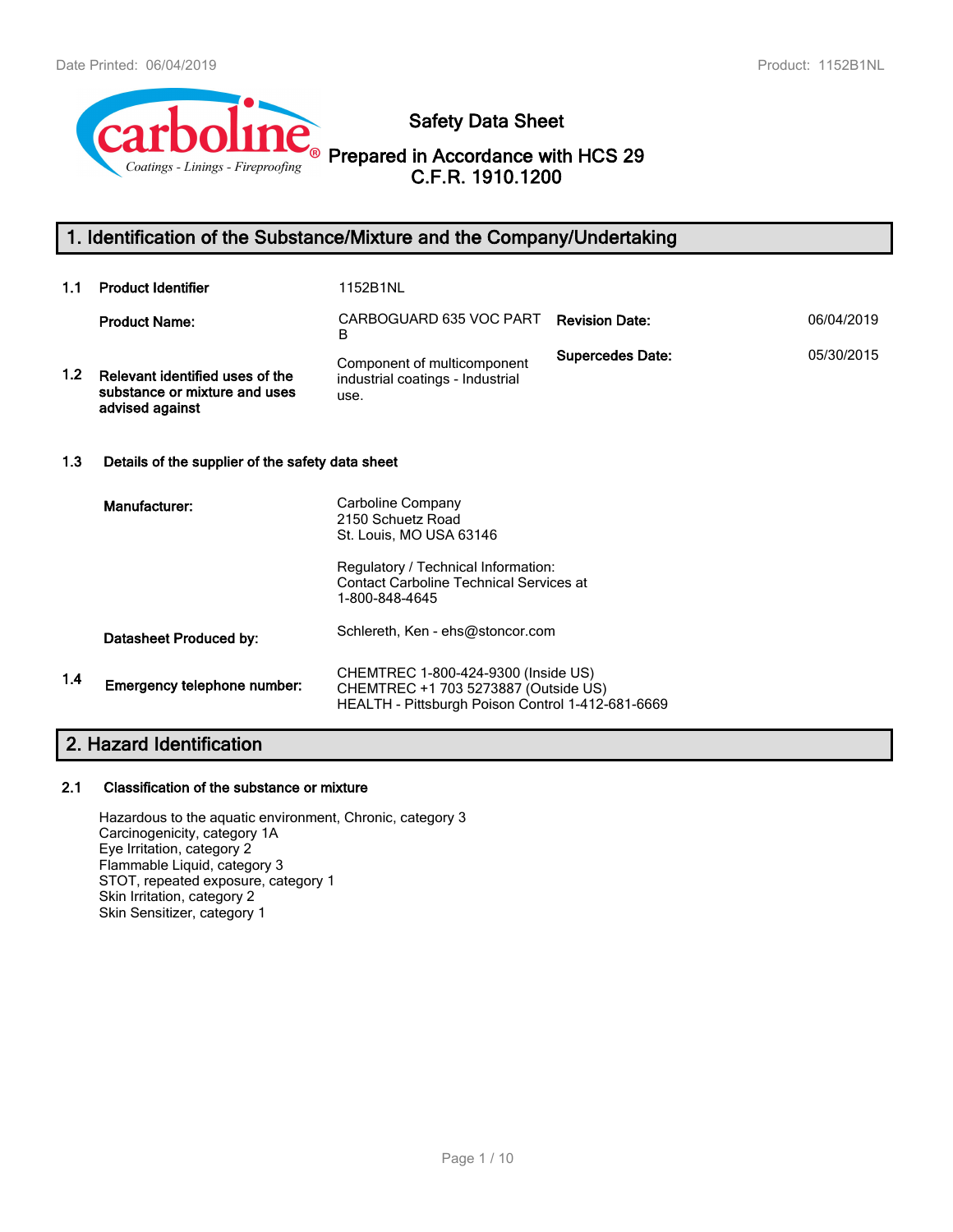## **2.2 Label elements**

#### **Symbol(s) of Product**



#### **Signal Word**

Danger

#### **Named Chemicals on Label**

PARACHLOROBENZO TRIFLUORIDE, MICROCRYSTALLINE SILICA

#### **HAZARD STATEMENTS**

| Flammable Liquid, category 3                                 | H <sub>226</sub> | Flammable liquid and vapour.                                                                                                              |
|--------------------------------------------------------------|------------------|-------------------------------------------------------------------------------------------------------------------------------------------|
| Skin Irritation, category 2                                  | H315             | Causes skin irritation.                                                                                                                   |
| Skin Sensitizer, category 1                                  | H317             | May cause an allergic skin reaction.                                                                                                      |
| Eye Irritation, category 2                                   | H319             | Causes serious eye irritation.                                                                                                            |
| Carcinogenicity, category 1A                                 | H350-1A          | May cause cancer.                                                                                                                         |
| STOT, repeated exposure, category 1                          | H372             | Causes damage to organs through prolonged or repeated<br>exposure.                                                                        |
| Hazardous to the aquatic environment,<br>Chronic, category 3 | H412             | Harmful to aquatic life with long lasting effects.                                                                                        |
| <b>PRECAUTION PHRASES</b>                                    |                  |                                                                                                                                           |
|                                                              | P <sub>201</sub> | Obtain special instructions before use.                                                                                                   |
|                                                              | P202             | Do not handle until all safety precautions have been read<br>and understood.                                                              |
|                                                              | P210             | Keep away from heat/sparks/open flames/hot surfaces. - No<br>smoking.                                                                     |
|                                                              | P260             | Do not breathe dust/fume/gas/mist/vapours/spray.                                                                                          |
|                                                              | P <sub>264</sub> | Wash hands thoroughly after handling.                                                                                                     |
|                                                              | P273             | Avoid release to the environment.                                                                                                         |
|                                                              | P280             | Wear protective gloves/protective clothing/eye protection/<br>face protection.                                                            |
|                                                              | P <sub>284</sub> | Wear respiratory protection.                                                                                                              |
|                                                              | P302+352         | IF ON SKIN: Wash with plenty of soap and water.                                                                                           |
|                                                              | P305+351+338     | IF IN EYES: Rinse cautiously with water for several minutes.<br>Remove contact lenses, if present and easy to do so.<br>Continue rinsing. |
|                                                              | P308+313         | IF exposed or concerned: Get medical advice/attention                                                                                     |
|                                                              | P314             | Get medical advice/attention if you feel unwell.                                                                                          |
|                                                              | P333+313         | If skin irritation or rash occurs: Get medical advice/attention.                                                                          |
|                                                              | P403+233         | Store in a well-ventilated place. Keep container tightly<br>closed.                                                                       |

## **2.3 Other hazards**

No Information

#### **Results of PBT and vPvB assessment:**

The product does not meet the criteria for PBT/VPvB in accordance with Annex XIII.

# **3. Composition/Information On Ingredients**

## **3.2 Mixtures**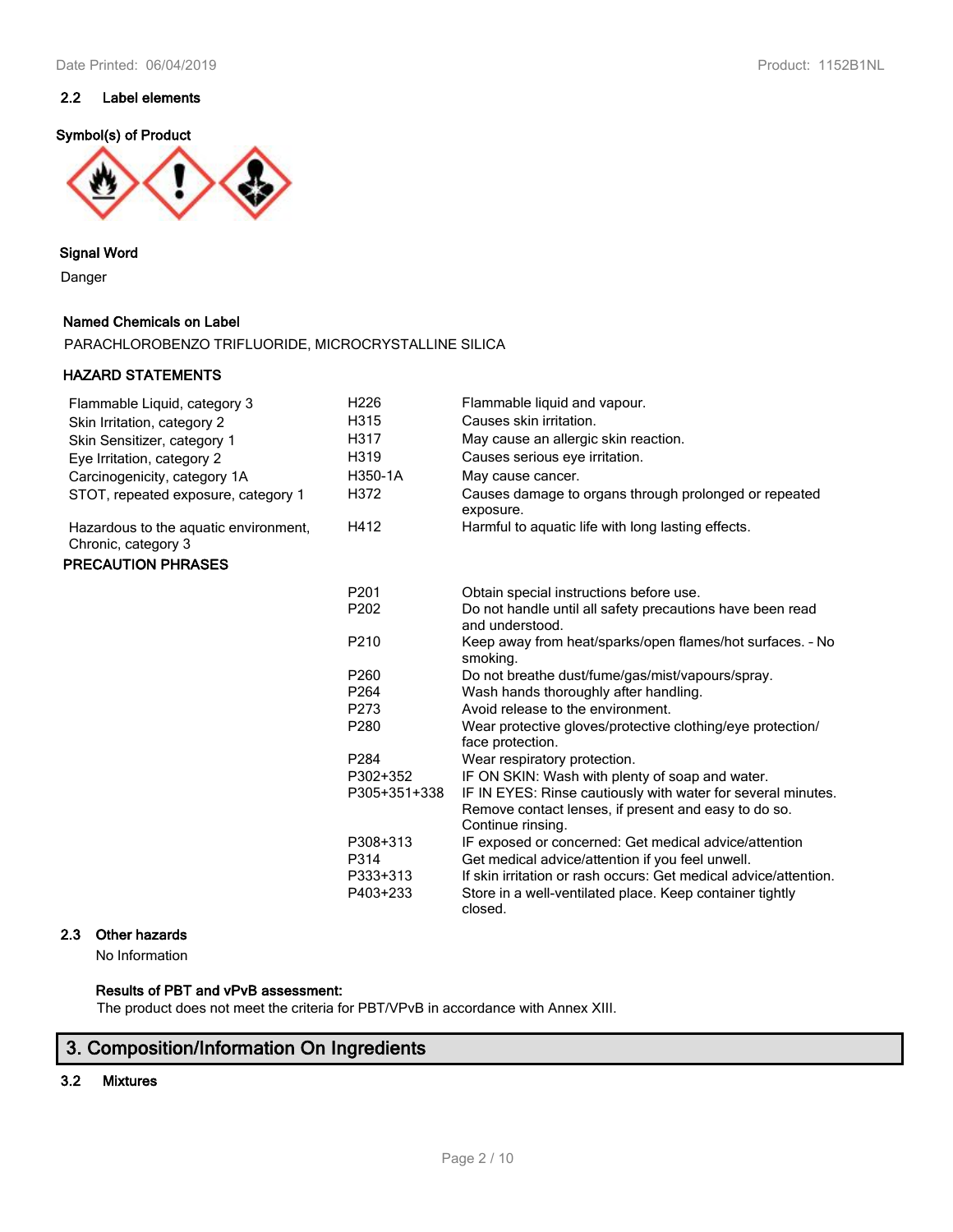#### **Hazardous Ingredients**

| CAS-No.       | <b>Chemical Name</b>                    |                                  | <u>%</u>         |  |
|---------------|-----------------------------------------|----------------------------------|------------------|--|
| 14808-60-7    | MICROCRYSTALLINE SILICA                 |                                  | $10 - 55$        |  |
| 67-63-0       | ISOPROPANOL                             |                                  | $2.5 - 10$       |  |
| $98-56-6$     | PARACHLOROBENZO TRIFLUORIDE             |                                  | $2.5 - 10$       |  |
| 64742-95-6    | AROMATIC HYDROCARBON                    |                                  | $2.5 - 10$       |  |
| $90 - 72 - 2$ | TRIS-2,4,6- (DIMETHYLAMINOMETHYL)PHENOL |                                  |                  |  |
| CAS-No.       | <b>GHS Symbols</b>                      | <b>GHS Hazard Statements</b>     | <b>M-Factors</b> |  |
| 14808-60-7    | GHS08                                   | H350-372                         |                  |  |
| 67-63-0       | GHS02-GHS07                             | H <sub>225</sub> -319-336        |                  |  |
| 98-56-6       | GHS02-GHS07                             | H226-315-317-319-335             |                  |  |
| 64742-95-6    | GHS02-GHS07-GHS08-GHS09                 | H226-304-315-319-332-335-336-411 |                  |  |
| $90 - 72 - 2$ | GHS07                                   | H315-319                         |                  |  |

#### **Additional Information:** The text for GHS Hazard Statements shown above (if any) is given in Section 16.

## **4. First-aid Measures**

#### **4.1 Description of First Aid Measures**

**AFTER INHALATION:** Give oxygen or artificial respiration if needed. Remove person to fresh air. If signs/symptoms continue, get medical attention.

**AFTER SKIN CONTACT:** In case of contact, immediately flush skin with plenty of water for at least 15 minutes while removing contaminated clothing and shoes. If skin irritation persists, call a physician.

**AFTER EYE CONTACT:** Rinse thoroughly with plenty of water for at least 15 minutes and consult a physician.

**AFTER INGESTION:** Do NOT induce vomiting. Never give anything by mouth to an unconscious person. If swallowed, call a poison control centre or doctor immediately.

#### **4.2 Most important symptoms and effects, both acute and delayed**

Harmful if swallowed. Irritating to eyes and skin. Risk of serious damage to the lungs (by aspiration). Vapours may cause drowsiness and dizziness.

#### **4.3 Indication of any immediate medical attention and special treatment needed**

No information available on clinical testing and medical monitoring. Specific toxicological information on substances, if available, can be found in section 11.

When symptoms persist or in all cases of doubt seek medical advice.

#### **5. Fire-fighting Measures**

#### **5.1 Extinguishing Media:**

Carbon Dioxide, Dry Chemical, Foam, Water Fog

**UNUSUAL FIRE AND EXPLOSION HAZARDS:** Flammable liquid. Vapours are heavier than air and may spread along floors. Vapours may form explosive mixtures with air. Vapors may travel to areas away from work site before igniting/flashing back to vapor source. Provide adequate ventilation. Prevent the creation of flammable or explosive concentrations of vapour in air and avoid vapour concentration higher than the occupational exposure limits. Keep away from heat/sparks/open flames/hot surfaces. - No smoking. Electrical installations / working materials must comply with the technological safety standards. Wear shoes with conductive soles.

#### **5.2 Special hazards arising from the substance or mixture**

No Information

#### **5.3 Advice for firefighters**

In the event of fire, wear self-contained breathing apparatus. Cool containers / tanks with water spray. Flammable.

## **6. Accidental Release Measures**

#### **6.1 Personal precautions, protective equipment and emergency procedures**

Ensure adequate ventilation. Evacuate personnel to safe areas. Remove all sources of ignition. To avoid ignition of vapours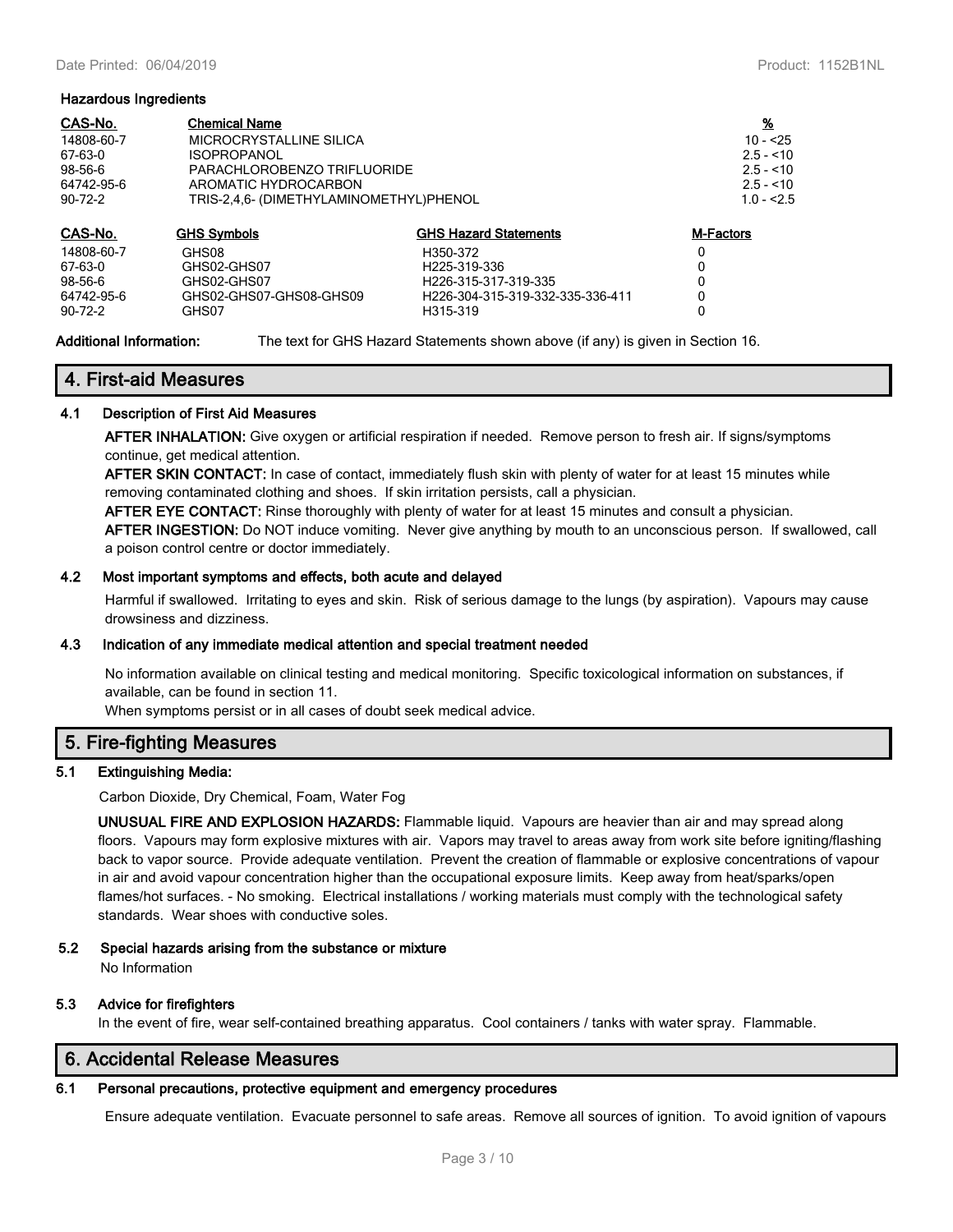by static electricity discharge, all metal parts of the equipment must be grounded. Wear personal protective equipment. For personal protection see section 8.

#### **6.2 Environmental precautions**

Do not allow material to contaminate ground water system. Prevent product from entering drains.

#### **6.3 Methods and material for containment and cleaning up**

Prevent further leakage or spillage if safe to do so. Contain spillage, soak up with non-combustible absorbent material, (e.g. sand, earth, diatomaceous earth, vermiculite) and transfer to a container for disposal according to local / national regulations (see section 13).

#### **6.4 Reference to other sections**

Please refer to disposal requirements or country specific disposal requirements for this material. See Section 13 for further information.

## **7. Handling and Storage**

#### **7.1 Precautions for safe handling**

**INSTRUCTIONS FOR SAFE HANDLING :** Keep containers dry and tightly closed to avoid moisture absorption and contamination. Prepare the working solution as given on the label(s) and/or the user instructions. Do not breathe vapours or spray mist. Ensure all equipment is electrically grounded before beginning transfer operations. Do not use sparking tools. Do not get in eyes, on skin, or on clothing. Use only with adequate ventilation/personal protection. Wash thoroughly after handling.

**PROTECTION AND HYGIENE MEASURES :** Handle in accordance with good industrial hygiene and safety practice. Wash hands before breaks and at the end of workday. When using, do not eat, drink or smoke.

#### **7.2 Conditions for safe storage, including any incompatibilities**

#### **CONDITIONS TO AVOID:** Heat, flames and sparks.

**STORAGE CONDITIONS:** Keep container closed when not in use. Store in a dry, well ventilated place away from sources of heat, ignition and direct sunlight.

#### **7.3 Specific end use(s)**

No specific advice for end use available.

## **8. Exposure Controls/Personal Protection**

#### **8.1 Control parameters**

#### **Ingredients with Occupational Exposure Limits (US)**

| <b>Name</b>                                        | CAS-No.       | <b>ACGIH TWA</b>            | <b>ACGIH STEL</b>     | <b>ACGIH Ceiling</b> |
|----------------------------------------------------|---------------|-----------------------------|-----------------------|----------------------|
| MICROCRYSTALLINE SILICA                            | 14808-60-7    | 0.025 MGM3                  | N/E                   | N/E                  |
| <b>ISOPROPANOL</b>                                 | 67-63-0       | 200 PPM                     | 400 PPM               | N/E                  |
| PARACHLOROBENZO TRIFLUORIDE                        | 98-56-6       | N/E                         | N/E                   | N/E                  |
| AROMATIC HYDROCARBON                               | 64742-95-6    | 300.0 PPM                   | N/E                   | N/E                  |
| TRIS-2,4,6- (DIMETHYLAMINOMETHYL)<br><b>PHENOL</b> | $90 - 72 - 2$ | N/E                         | N/E                   | N/E                  |
| Name                                               | CAS-No.       | <b>OSHA PEL</b>             | <b>OSHA STEL</b>      |                      |
| MICROCRYSTALLINE SILICA                            | 14808-60-7    | 0.05 MGM3                   | N/E                   |                      |
| <b>ISOPROPANOL</b>                                 | 67-63-0       | 980 MGM3, 400<br><b>PPM</b> | 1225 MGM3,<br>500 PPM |                      |
| PARACHLOROBENZO TRIFLUORIDE                        | 98-56-6       | N/E                         | N/E                   |                      |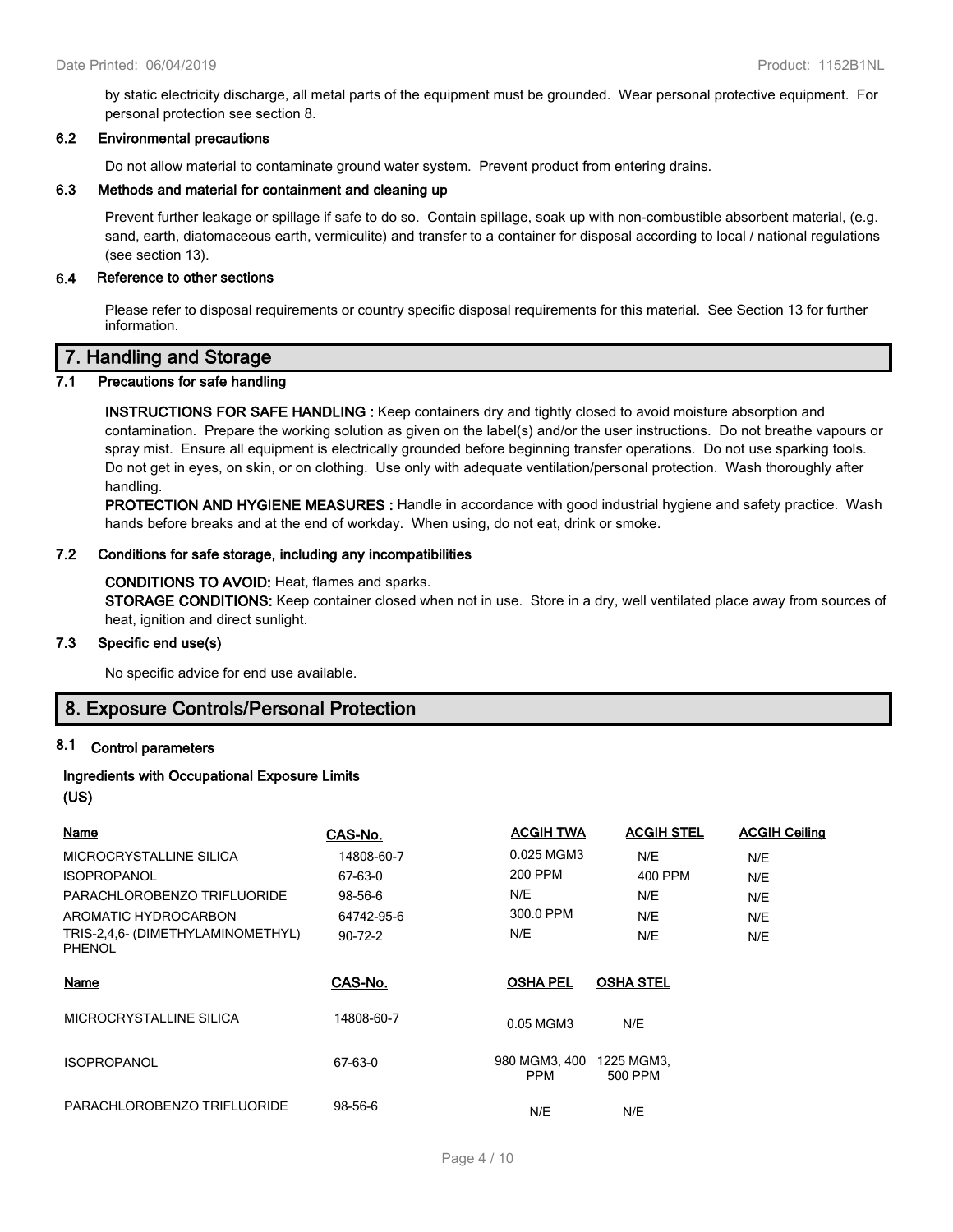| AROMATIC HYDROCARBON                        | 64742-95-6    | 500.0 PPM | N/E |
|---------------------------------------------|---------------|-----------|-----|
| TRIS-2,4,6- (DIMETHYLAMINOMETHYL)<br>PHENOL | $90 - 72 - 2$ | N/F       | N/F |

**FURTHER INFORMATION:** Refer to the regulatory exposure limits for the workforce enforced in each country.

#### **8.2 Exposure controls**

#### **Personal Protection**

**RESPIRATORY PROTECTION:** In order to avoid inhalation of spray-mist and sanding dust, all spraying and sanding must be done wearing adequate respirator. Use only with ventilation to keep levels below exposure guidelines reported in this document. User should test and monitor exposure levels to ensure all personnel are below guidelines. If not sure, or not able to monitor, use State or federally approved supplied air respirator. For silica containing coatings in a liquid state, and/or if no exposure limits are established above, air-supplied respirators are generally not required.

**EYE PROTECTION:** Ensure that eyewash stations and safety showers are close to the workstation location. Safety glasses with side-shields.

**HAND PROTECTION:** Gloves should be discarded and replaced if there is any indication of degradation or chemical breakthrough. Impervious gloves. Request information on glove permeation properties from the glove supplier. Lightweight protective clothing

#### **OTHER PROTECTIVE EQUIPMENT:** No Information

**ENGINEERING CONTROLS:** Avoid contact with skin, eyes and clothing. Ensure adequate ventilation, especially in confined areas.

## **9. Physical and Chemical Properties**

| 9.1 | Information on basic physical and chemical properties<br>Appearance: | Viscous, Reddish Liquid      |
|-----|----------------------------------------------------------------------|------------------------------|
|     | <b>Physical State</b>                                                | Liquid                       |
|     | Odor                                                                 | Solvent                      |
|     | Odor threshold                                                       | N/D                          |
|     | pH                                                                   | N/D                          |
|     | Melting point / freezing point (°C)                                  | N/D                          |
|     | Boiling point/range                                                  | 176 F (80 C) - 334 F (168 C) |
|     | <b>Flash Point</b>                                                   | 80F (27C)                    |
|     | <b>Evaporation rate</b>                                              | Slower Than Ether            |
|     | Flammability (solid, gas)                                            | Not determined               |
|     | Upper/lower flammability or explosive<br><b>limits</b>               | $0.9 - 12.0$                 |
|     | Vapour Pressure, mmHg                                                | N/D                          |
|     | Vapour density                                                       | Heavier than Air             |
|     | <b>Relative density</b>                                              | Not determined               |
|     | Solubility in / Miscibility with water                               | N/D                          |
|     | Partition coefficient: n-octanol/water                               | Not determined               |
|     | Auto-ignition temperature (°C)                                       | Not determined               |
|     | Decomposition temperature (°C)                                       | Not determined               |
|     | <b>Viscosity</b>                                                     | Unknown                      |
|     |                                                                      |                              |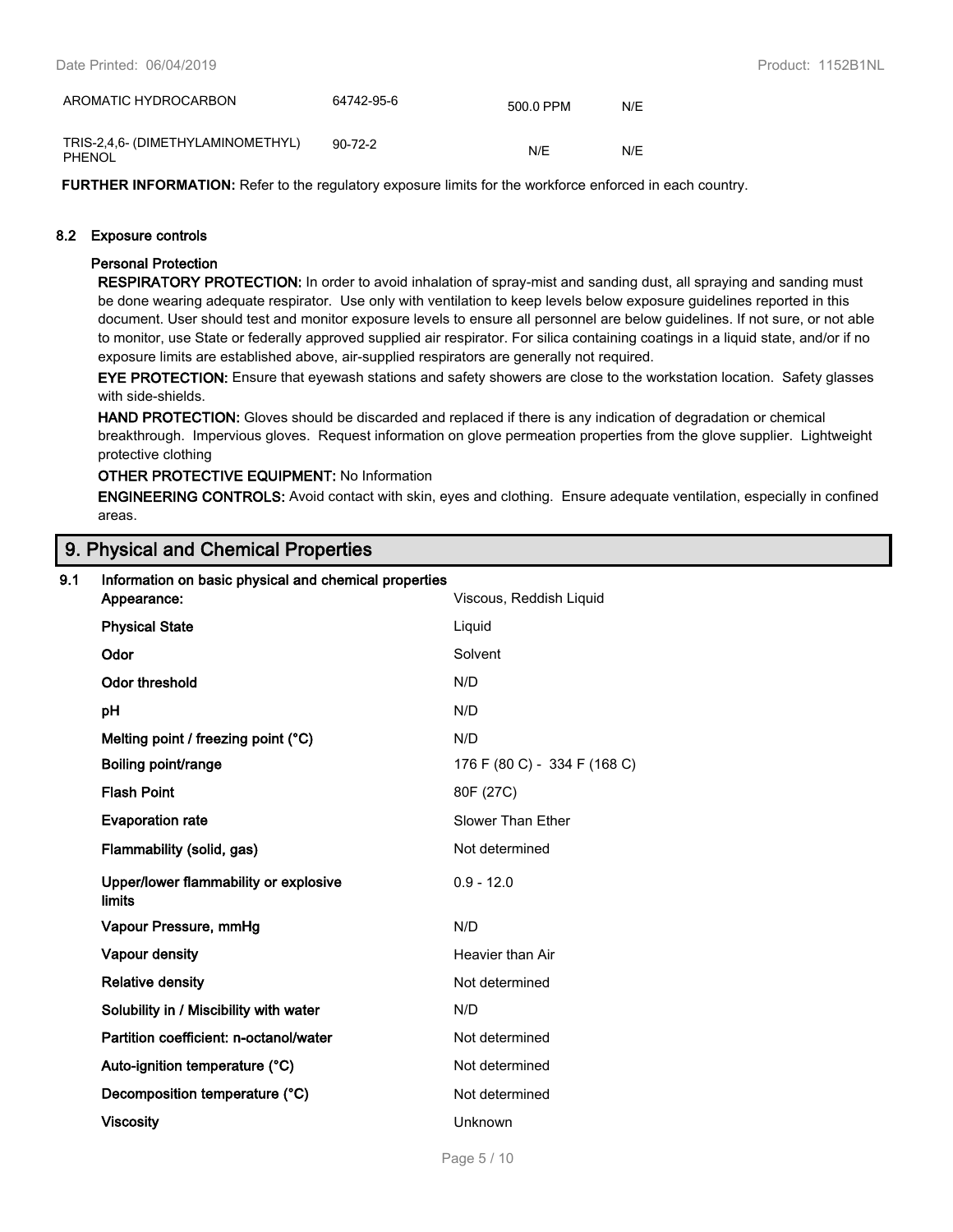| <b>Explosive properties</b> | Not determined |
|-----------------------------|----------------|
| <b>Oxidising properties</b> | Not determined |
| Other information           |                |
| VOC Content g/l:            | 246            |
| Specific Gravity (g/cm3)    | 1.49           |
|                             |                |

# **10. Stability and Reactivity**

#### **10.1 Reactivity**

No reactivity hazards known under normal storage and use conditions.

#### **10.2 Chemical stability**

Stable under normal conditions.

#### **10.3 Possibility of hazardous reactions**

Hazardous polymerisation does not occur.

#### **10.4 Conditions to avoid**

Heat, flames and sparks.

#### **10.5 Incompatible materials**

Strong oxidizing agents.

#### **10.6 Hazardous decomposition products**

Carbon dioxide (CO2), carbon monoxide (CO), oxides of nitrogen (NOx), dense black smoke.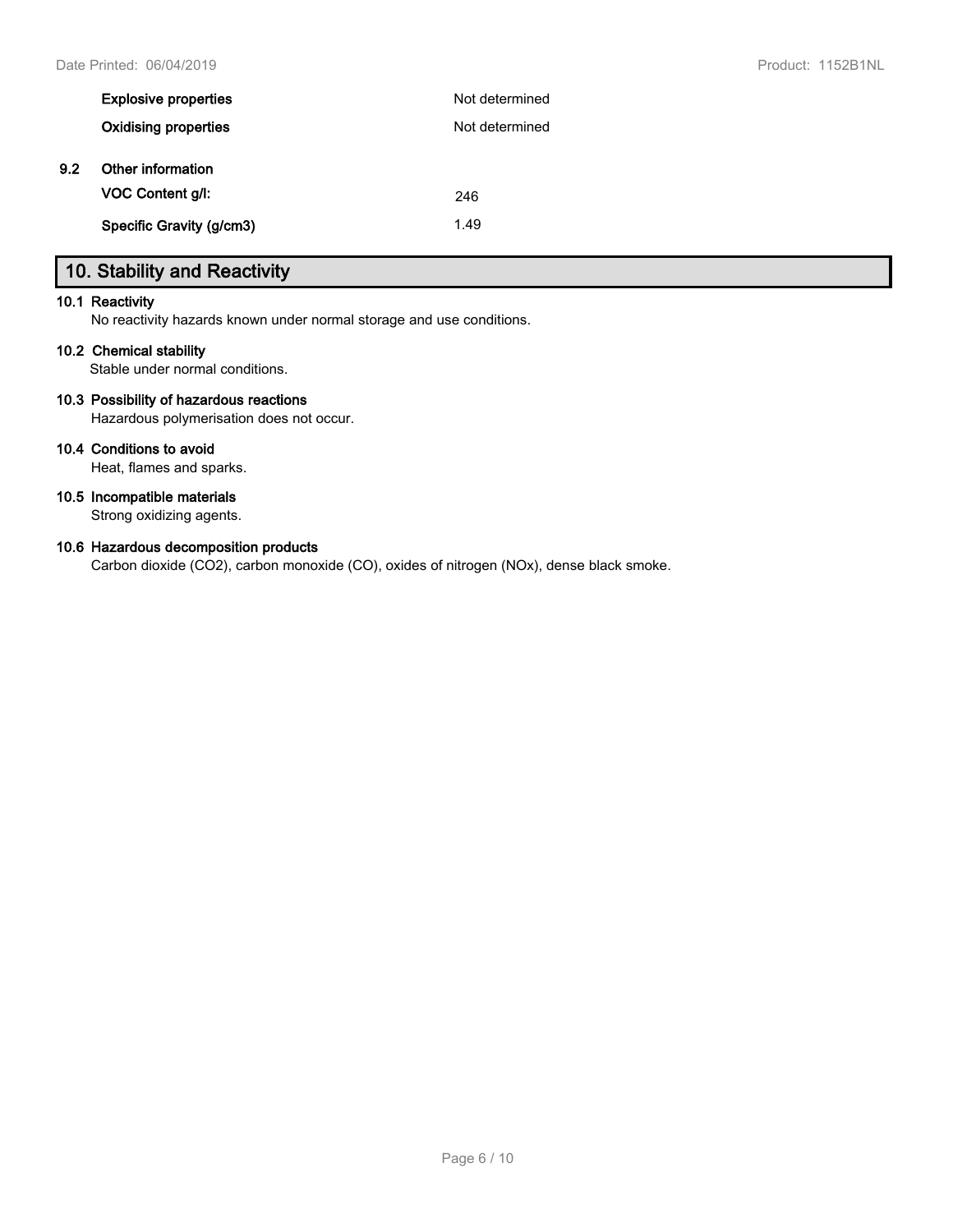## **11. Toxicological Information**

| 11.1 | Information on toxicological effects |                                                |  |  |  |
|------|--------------------------------------|------------------------------------------------|--|--|--|
|      | <b>Acute Toxicity:</b>               |                                                |  |  |  |
|      | Oral LD50:                           | N/D                                            |  |  |  |
|      | <b>Inhalation LC50:</b>              | N/D                                            |  |  |  |
|      | Irritation:                          | Eye Irritation and Skin Irritation, category 2 |  |  |  |
|      | Corrosivity:                         | Unknown                                        |  |  |  |
|      | Sensitization:                       | Skin Sensitizer, category 1                    |  |  |  |
|      | Repeated dose toxicity:              | Unknown                                        |  |  |  |
|      | Carcinogenicity:                     | Carcinogenicity, category 1A                   |  |  |  |
|      | Mutagenicity:                        | Unknown                                        |  |  |  |
|      | Toxicity for reproduction:           | Unknown                                        |  |  |  |
|      | STOT-single exposure:                | Unknown                                        |  |  |  |
|      | STOT-repeated exposure:              | STOT, repeated exposure, category 1            |  |  |  |
|      | Aspiration hazard:                   | Unknown                                        |  |  |  |

**If no information is available above under Acute Toxicity then the acute effects of this product have not been tested. Data on individual components are tabulated below:**

| CAS-No.       | <b>Chemical Name</b>                                  | Oral LD50                | Dermal LD50                    | Vapor LC50                              | Gas LC50 | <b>Dust/Mist</b><br><b>LC50</b> |
|---------------|-------------------------------------------------------|--------------------------|--------------------------------|-----------------------------------------|----------|---------------------------------|
| 14808-60-7    | MICROCRYSTALLINE SILICA                               | 22500 mg/kg              | Not Available                  | Not Available                           | 0.000    | 0.000                           |
| 67-63-0       | <b>ISOPROPANOL</b>                                    | 4720 mg/kg<br>rat. oral  | 12800 mg/kg.<br>dermal, rabbit | 22500<br>ppm/8hrs rat.<br>inhalation    | 0.000    | 0.000                           |
| 98-56-6       | <b>PARACHLOROBENZO</b><br><b>TRIFLUORIDE</b>          | 6800 mg/kg.<br>oral. rat | 3300 mg/kg,<br>dermal. rabbit  | 4479 ppm                                | 0.000    | 0.000                           |
| 64742-95-6    | AROMATIC HYDROCARBON                                  | 4700 mg/kg,<br>oral, rat | Not Available                  | 3670 ppm/8<br>hours, rat,<br>inhalation | 0.000    | 0.000                           |
| $90 - 72 - 2$ | TRIS-2,4,6-<br>(DIMETHYLAMINOMETHYL)<br><b>PHENOL</b> | 2169 mg/kg<br>oral       | Not Available                  | Not Available                           | 0.000    | 0.000                           |

#### **Additional Information:**

This product contains silica which is classified by IARC as a known human carcinogen (Group 1). Crystalline silica is known to cause silicosis. The classification(s) is/are relevant when exposed to these respirable substances in dust or powder form only, including cured product that is subject to sanding, grinding, cutting, or other surface preparation activities.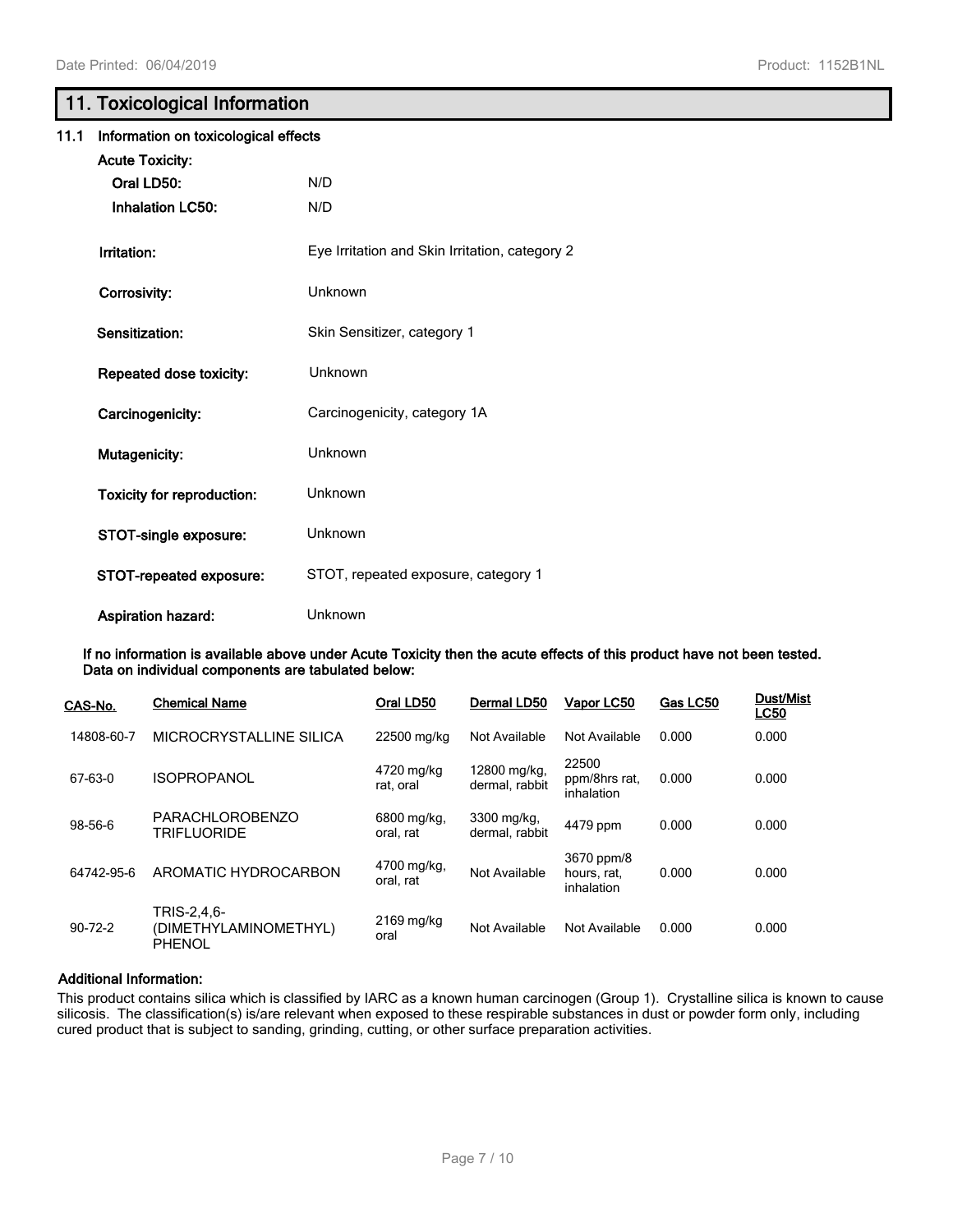|                                                       |                        | 12. Ecological Information                                                         |         |                               |                                            |                                   |  |
|-------------------------------------------------------|------------------------|------------------------------------------------------------------------------------|---------|-------------------------------|--------------------------------------------|-----------------------------------|--|
| 12.1                                                  | Toxicity:              |                                                                                    |         |                               |                                            |                                   |  |
|                                                       |                        | EC50 48hr (Daphnia):                                                               | Unknown |                               |                                            |                                   |  |
|                                                       |                        | IC50 72hr (Algae):                                                                 | Unknown |                               |                                            |                                   |  |
|                                                       |                        | LC50 96hr (fish):                                                                  | Unknown |                               |                                            |                                   |  |
| 12.2 Persistence and degradability:                   |                        | Unknown                                                                            |         |                               |                                            |                                   |  |
| 12.3                                                  |                        | <b>Bioaccumulative potential:</b>                                                  | Unknown |                               |                                            |                                   |  |
| 12.4                                                  |                        | Mobility in soil:                                                                  | Unknown |                               |                                            |                                   |  |
| <b>Results of PBT and vPvB</b><br>12.5<br>assessment: |                        | The product does not meet the criteria for PBT/VPvB in accordance with Annex XIII. |         |                               |                                            |                                   |  |
| 12.6                                                  | Other adverse effects: |                                                                                    | Unknown |                               |                                            |                                   |  |
| CAS-No.                                               |                        | <b>Chemical Name</b>                                                               |         | <b>EC50 48hr</b>              | IC50 72hr                                  | <b>LC50 96hr</b>                  |  |
|                                                       | 14808-60-7             | MICROCRYSTALLINE SILICA                                                            |         | No information                | No information                             | No information                    |  |
| 67-63-0                                               |                        | <b>ISOPROPANOL</b>                                                                 |         | 13299 mg/l (Daphnia<br>Magna) | >1000 m/gL<br>(desmodesmus<br>subspicatus) | 9640 mg/L (pimphales<br>promelas) |  |
| 98-56-6                                               |                        | PARACHLOROBENZO TRIFLUORIDE                                                        |         | 2 mg/l (Daphnia magna)        | No information                             | 3 mg/l (Zebra fish)               |  |
|                                                       | 64742-95-6             | AROMATIC HYDROCARBON                                                               |         | No information                | No information                             | No information                    |  |
| $90 - 72 - 2$                                         |                        | TRIS-2,4,6- (DIMETHYLAMINOMETHYL)<br>PHENOL                                        |         | No information                | 84 mg/l (Algae)                            | 175 mg/l (Fish)                   |  |

# **13. Disposal Considerations**

**13.1 WASTE TREATMENT METHODS:** Do not burn, or use a cutting torch on, the empty drum. If recycling is not practicable, dispose of in compliance with local regulations. Dispose of in accordance with local regulations. Empty containers should be taken to an approved waste handling site for recycling or disposal.

|      | 14. Transport Information                                                   |                |
|------|-----------------------------------------------------------------------------|----------------|
|      | 14.1 UN number                                                              | <b>UN1263</b>  |
|      | 14.2 UN proper shipping name                                                | Paint          |
|      | <b>Technical name</b>                                                       | N/A            |
|      | 14.3 Transport hazard class(es)                                             | 3              |
|      | Subsidiary shipping hazard                                                  | N/A            |
|      | 14.4 Packing group                                                          | Ш              |
| 14.5 | <b>Environmental hazards</b>                                                | <b>Unknown</b> |
|      | 14.6 Special precautions for user                                           | <b>Unknown</b> |
|      | EmS-No.:                                                                    | $F-E$ , S-E    |
| 14.7 | Transport in bulk according to Annex II<br>of MARPOL 73/78 and the IBC code | Unknown        |
|      | 15. Regulatory Information                                                  |                |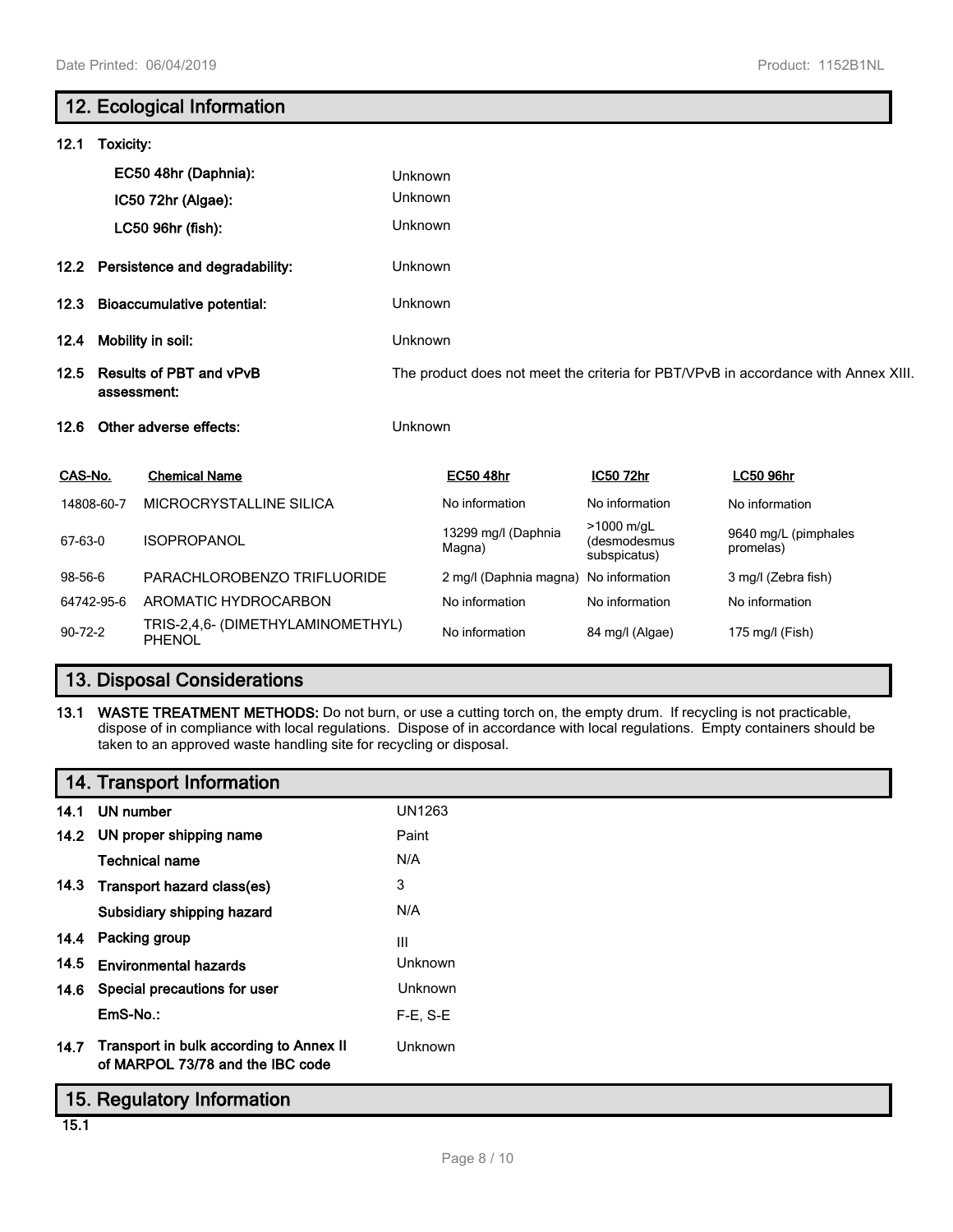#### **Safety, health and environmental regulations/legislation for the substance or mixture:**

## **U.S. Federal Regulations: As follows -**

#### **CERCLA - Sara Hazard Category**

This product has been reviewed according to the EPA 'Hazard Categories' promulgated under Sections 311 and 312 of the Superfund Amendment and Reauthorization Act of 1986 (SARA Title III) and is considered, under applicable definitions, to meet the following categories:

Flammable (gases, aerosols, liquids, or solids), Carcinogenicity, Skin Corrosion or Irritation, Respiratory or Skin Sensitization, Serious eye damage or eye irritation, Specific target organ toxicity (single or repeated exposure)

#### **Sara Section 313:**

This product contains the following substances subject to the reporting requirements of Section 313 of Title III of the Superfund Amendment and Reauthorization Act of 1986 and 40 CFR part 372:

#### **Chemical Name CAS-No.**

ISOPROPANOL 67-63-0

#### **Toxic Substances Control Act:**

All components of this product are either listed on the TSCA Inventory or are exempt.

This product contains the following chemical substances subject to the reporting requirements of TSCA 12(B) if exported from the United States:

#### **Chemical Name CAS-No.**

No TSCA 12(b) components exist in this product.

### **U.S. State Regulations: As follows -**

#### **New Jersey Right-to-Know:**

The following materials are non-hazardous, but are among the top five components in this product.

| <b>Chemical Name</b>          | CAS-No.             |
|-------------------------------|---------------------|
| CURING AGENT<br><b>BARITE</b> | <b>TRADE SECRET</b> |
|                               | 13462-86-7          |

#### **Pennsylvania Right-To-Know**

The following non-hazardous ingredients are present in the product at greater than 3%.

| <b>Chemical Name</b> | CAS-No.             |
|----------------------|---------------------|
| CURING AGENT         | <b>TRADE SECRET</b> |
| <b>BARITE</b>        | 13462-86-7          |

#### **CALIFORNIA PROPOSITION 65**

WARNING: Cancer and Reproductive Harm -- www.P65Warnings.ca.gov

## **International Regulations: As follows -**

#### **\* Canadian DSL:**

All chemical ingredients included on inventory (DSL)

#### **15.2 Chemical Safety Assessment:**

No Chemical Safety Assessment has been carried out for this substance/mixture by the supplier.